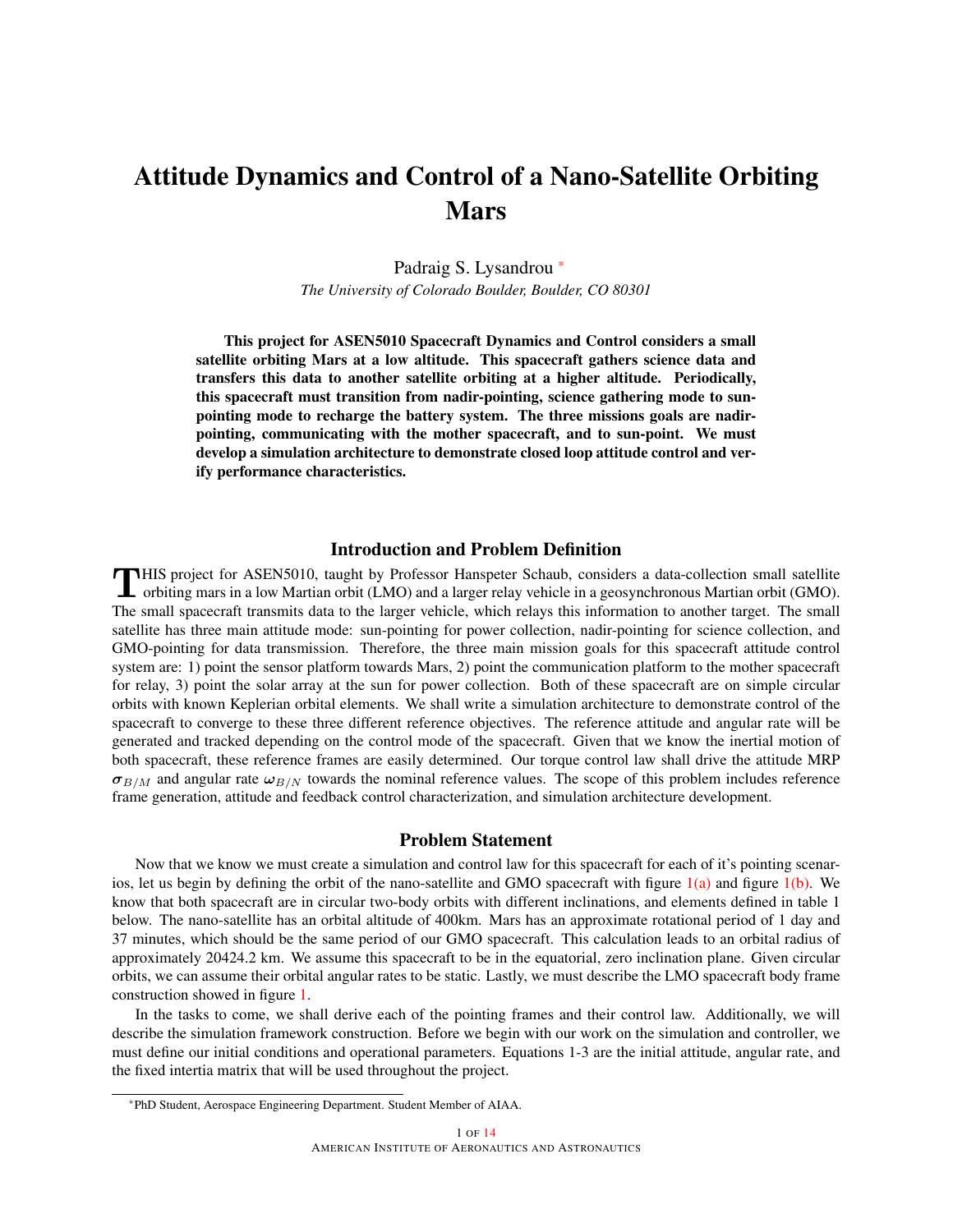<span id="page-1-0"></span>

a) Illustration of the Inertial, Hill, and perifocal geometrical construc-tions. Taken from ASEN50[1](#page-9-0)0 Semester Project sheet.<sup>1</sup>

<span id="page-1-2"></span><span id="page-1-1"></span>b) Overlook of each spacecraft orbit.<sup>[1](#page-9-0)</sup>



Figure [1](#page-9-0): Body frame definition of our LMO spacecraft.<sup>1</sup>

$$
\boldsymbol{\sigma}_{B/N}(t_0) = \begin{bmatrix} 0.3\\ -0.4\\ 0.5 \end{bmatrix} \tag{1}
$$

$$
{}^B\boldsymbol{\omega}_{B/N}(t_0) = \begin{bmatrix} 1\\1.75\\-2.2 \end{bmatrix} \text{deg/s}
$$
 (2)

$$
B[I] = \begin{bmatrix} 10 & 0 & 0 \\ 0 & 5 & 0 \\ 0 & 0 & 7.5 \end{bmatrix} \text{ kg m}^2
$$
 (3)

We will also use the following Keplerian orbital elements for both spacecraft:

| Spacecraft |            |              |            |             |
|------------|------------|--------------|------------|-------------|
| LMO        | 3796.19 km | $20^{\circ}$ | $30^\circ$ | $60^\circ$  |
| GMO        | 20424.2 km | ∩∘           | ∩∘         | $250^\circ$ |

Additionally, we use a gravitational parameter  $\mu = 42828.3 \text{km}^3/\text{s}^2$ . We can also calculate each rotation rate using the circular motion assumption of  $\dot{\theta} = \sqrt{\frac{\mu}{r^3}}$ . These parameters will be used for all of the tasks and intermediate simulations in this project.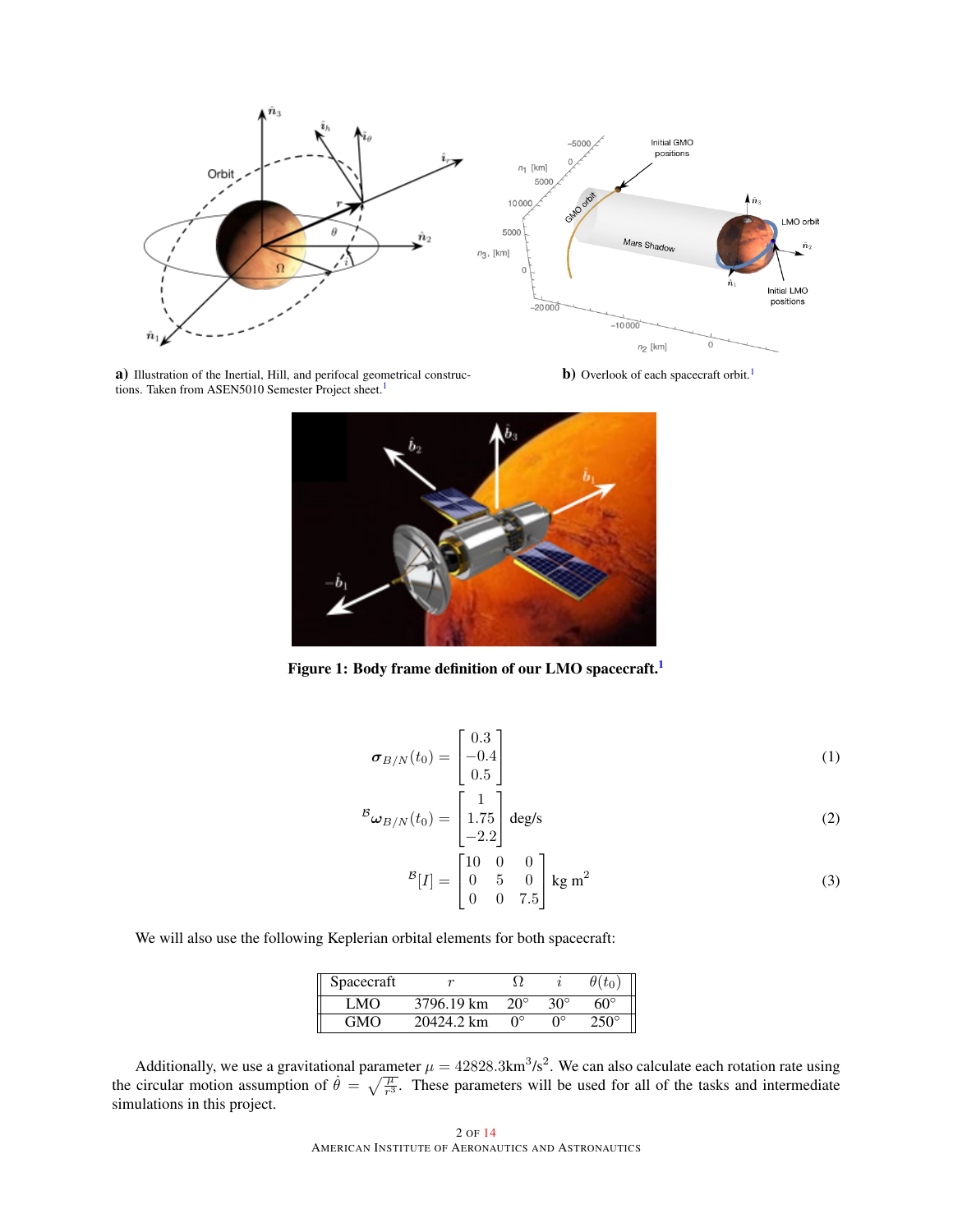## Task 1: Orbit Simulation

Our Hill frame is defined by the basis:  $\{\hat{i}_r, \hat{i}_\theta, \hat{i}_h\}$  with the inertial defined as  $\{\hat{n}_1, \hat{n}_2, \hat{n}_3\}$ . Given the inertial and Hill frame definitions, we know that the position vector of the LMO satellite is  $r\hat{i}_r$ . Additionally we know that since it is a circular orbit, it has a time invariant angular rate  $\omega_{H/N} = \hat{\theta}_{h}$ . Calculating the vectorial inertial derivative:

$$
\dot{\boldsymbol{r}} = \frac{N_d}{dt}\boldsymbol{r} = \frac{H_d}{dt}\boldsymbol{r} + \boldsymbol{\omega}_{H/N} \times \boldsymbol{r}
$$
\n(4)

$$
= \dot{\theta} \hat{i}_h \times r \hat{i}_r \tag{5}
$$

$$
= r\dot{\theta}\hat{i}_{\theta} \tag{6}
$$

Additionally, we can use this information to find the inertial position and velocity vectors by performing transformations using the perifocal frame information. We know that the perifocal frame can be defined by an Euler 3-1-3 rotation defined the set  $\{\Omega, i, \theta\}$ 

$$
C_{ECI} = \begin{bmatrix} \cos\theta & \sin\theta & 0 \\ -\sin\theta & \cos\theta & 0 \\ 0 & 0 & 1 \end{bmatrix} \begin{bmatrix} 1 & 0 & 0 \\ 0 & \cos i & \sin i \\ 0 & -\sin i & \cos i \end{bmatrix} \begin{bmatrix} \cos\Omega & \sin\Omega & 0 \\ -\sin\Omega & \cos\Omega & 0 \\ 0 & 0 & 1 \end{bmatrix}
$$
(7)

Which describes a rotation from Earth Centered Inertial frame. Each portion of the DCM is a single-axis rotation. We can then use this to project scalar values in the Hill frame to inertial vectors with the following:

$$
{}^{N}\vec{r} = C_{ECI}^{T} \begin{bmatrix} r \\ 0 \\ 0 \end{bmatrix}
$$
 (8)

$$
N\vec{v} = C_{ECI}^T \begin{bmatrix} 0 \\ r\dot{\theta} \\ 0 \end{bmatrix}
$$
 (9)

When the ECI direction cosine matrix is calculated,  $\theta$  must be propagated over time, as the true anomaly is the only perifocal parameter that is time variant. It is calculated as such:  $\theta = \theta_0 + t * \dot{\theta}$ .

## Task 2: Orbit Frame Orientation

It is simple to generate bases vectors for the Hill frame, under motion, using our new inertial vectors. As stated before,  $\mathcal{H} = {\hat{i}_r, \hat{i}_\theta, \hat{i}_h}$ , which can be constructed with the following:

$$
\hat{i}_r = \frac{\boldsymbol{r}_{LM}}{\|\boldsymbol{r}_{LM}\|}\tag{10}
$$

$$
\hat{i}_{\theta} = \hat{i}_{h} \times \hat{i}_{r} \tag{11}
$$

$$
\hat{i}_h = \frac{\boldsymbol{r}_{LM} \times \dot{\boldsymbol{r}}_{LM}}{\|\boldsymbol{r}_{LM} \times \dot{\boldsymbol{r}}_{LM}\|}
$$
\n(12)

If we stack up these vectors into a matrix  $[\hat{i}_r \; \hat{i}_\theta \; \hat{i}_h]$ , this defines the direction cosine matrix which takes vectors in the Hill frame to the inertial frame: [NH]. We can take the transpose to find the opposite:  $[HN] = [\hat{i_r} \; \hat{i_\theta} \; \hat{i_h}]^T$ .

# Task 3: Sun-Pointing Reference Frame Orientation

The solar panel axis  $\vec{b}_3$  must be pointed at the sun, and a reference frame  $\mathcal{R}_s$  must be generated such that  $\hat{r}_3$ points in the sun direction  $(\hat{n}_2)$ . Given that the solar reference frame is constant with respect to the inertial frame, the  $N\omega_{R_sN} = 0$ . And our DCM is easily constructed using our assumptions with the following:

$$
[R_s N] = \begin{bmatrix} -1 & 0 & 0 \\ 0 & 0 & 1 \\ 0 & 1 & 0 \end{bmatrix}
$$
 (13)

3 OF [14](#page-13-0) AMERICAN INSTITUTE OF AERONAUTICS AND ASTRONAUTICS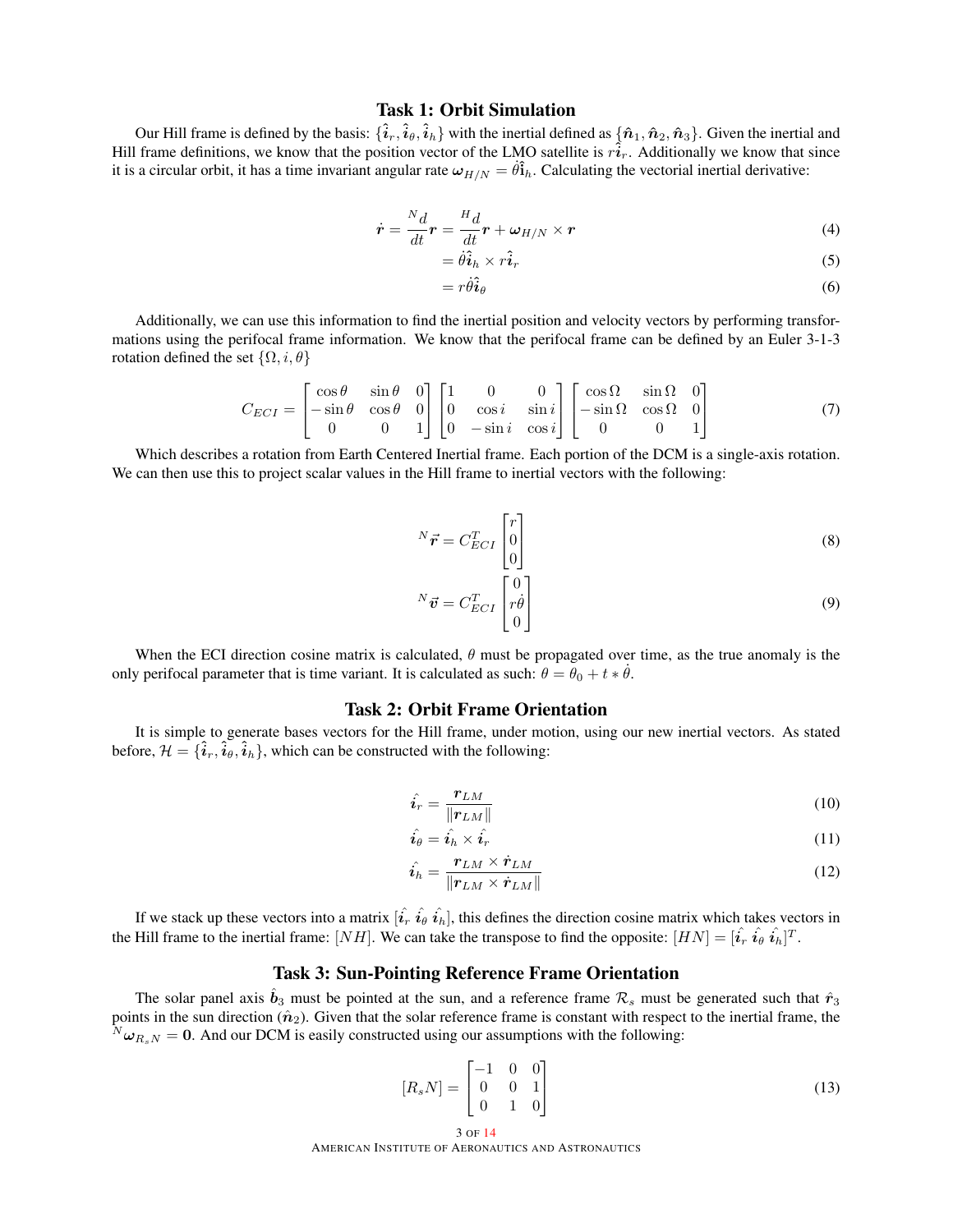### Task 4: Nadir-Pointing Reference Frame Orientation

In order to point the payload platform axis  $\hat{b}_1$  towards Mars in the nadir direction, the reference frame  $\mathcal{R}_n$  must be constructed such that  $\hat{r}_1$  points towards the planet. Additionally, we assume that  $\hat{r}_2$  is in the direction of the velocity  $\hat{i}_{\theta}$ . Therefore we easily can construct a Hill-to-reference DCM which, using our now stated definitions, follows as such:

$$
[R_n H] = \begin{bmatrix} -1 & 0 & 0 \\ 0 & 1 & 0 \\ 0 & 0 & -1 \end{bmatrix}
$$
 (14)

This is the manifestation of a simple  $\pi$  rotation about the second Hill axis, where the reference flips  $\hat{i}_r$  and  $\hat{i}_h$ . We can then calculate [HN] using our procedure from Task 2. We then generate [ $R_nN$ ] via the following:

$$
[R_n N] = [R_n H][HN] \tag{15}
$$

Similarly, given that we are on a circular orbit, and that our reference is an invariant transformation from the Hill frame, we can easily describe  $^N\omega_{R_nN}$ . Given that the reference and Hill angular rates are similar, we know that  ${}^H\boldsymbol{\omega}_{R_nN} = [0 \; 0 \; \dot{\theta}]^T$  and can supply the reference angular rate with the following

$$
{}^{N}\boldsymbol{\omega}_{R_nN} = [HN]^T \, {}^{H}\boldsymbol{\omega}_{R_nN} = [NH][0 \, 0 \, \dot{\theta}]^T \tag{16}
$$

## Task 5: GMO-Pointing Reference Frame Orientation

Now we must construct another reference frame  $\mathcal{R}_c$  such that  $-\hat{r}_1$  = points towards the GMO spacecraft. This is simply done by finding the vector which represents the inertial difference in the position of both spacecraft:  $\Delta r =$  $r_{LMO} - r_{GMO}$ . We can then describe the frame with the following:

$$
\hat{r}_1 = \frac{-\Delta r}{\|\Delta r\|} \tag{17}
$$

$$
\hat{r}_2 = \frac{\Delta r \times \hat{n}_3}{\|\Delta r \times \hat{n}_3\|} \tag{18}
$$

$$
\hat{\mathbf{r}}_3 = \hat{\mathbf{r}}_1 \times \hat{\mathbf{r}}_2 \tag{19}
$$

Stacking these unit vectors as such  $[\hat{r}_1 \hat{r}_2 \hat{r}_3]$  yields a rotation matrix that, when multiplied by, brings vectors from the tracking reference frame to the inertial frame. Therefore, under a transpose operation we get the following:

$$
[R_c N] = [\hat{r}_1 \ \hat{r}_2 \ \hat{r}_3]^T \tag{20}
$$

Finding  $N\omega_{Rc}$  is nontrivial and finding an analytical expression for the time derivative of the DCM can be challenging. Instead, we can use a numerical approach to find a usable solution. We know that the derivative of a DCM is that:  $[\dot{C}] = -[\omega^{\times}][C]$  with  $^{\times}$  denoting the skew symmetric matrix form of a cross product. Therefore we can find the angular rate with the following:

$$
\frac{d[R_cN]}{dt} = -[\boldsymbol{\omega}_{\boldsymbol{R}_c\boldsymbol{N}}^{\times}][R_cN]
$$
\n(21)

$$
\frac{[R_c N(t+dt)] - [R_c N(t)]}{dt} [NR_c] = -[\boldsymbol{\omega}_{\boldsymbol{R}_c N}^{\times}]
$$
\n(22)

Because we know have a function that determines this reference DCM at any point in time, this numerical derivative is easy to calculate for a small value  $dt.$  With knowledge of the skew symmetric form, we can de-skew  $[\omega^\times_{R_cN}]$  to find our vector  $^{R_c}\omega_{R_cN}$ . To bring this quantity into the inertial frame we perform  $^{N}\omega_{R_cN} = [R_cN(t)]^{T}{}^{R_c}\omega_{R_cN}$ .

#### 4 OF [14](#page-13-0)

AMERICAN INSTITUTE OF AERONAUTICS AND ASTRONAUTICS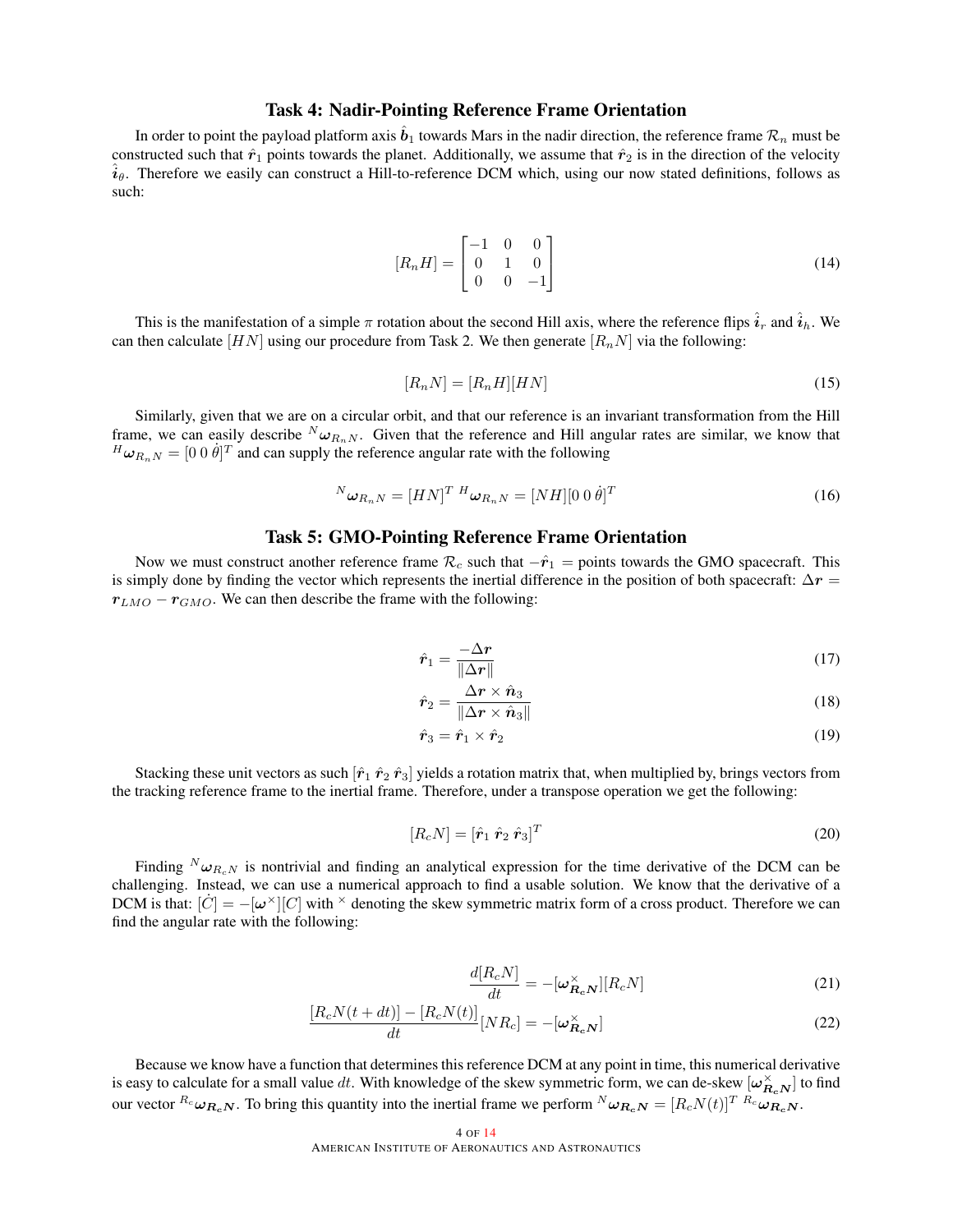### Task 6: Attitude and Angular Rate Error Evaluation

In this section, we must write a function that, given a current attitude state  $\sigma_{BN}$ , angular rate  $B\omega_{BN}$ , and desired reference attitude matrix  $[RN]$ , returns the associate tracking errors  $\sigma_{BR}$  and  $^B\omega_{BR}$ . First let us start with the simpler angular velocity error:

$$
{}^{B}\boldsymbol{\omega}_{BR} = ({}^{B}\boldsymbol{\omega}_{BN} - [BN] \, {}^{N}\boldsymbol{\omega}_{RN}) \tag{23}
$$

We can find the inertial to body DCM transform by performing MRP2C( $\sigma_{BN}$ ) with the following function:

$$
[BN] = \frac{1}{(1+\sigma^2)^2} \begin{bmatrix} 4\left(\sigma_1^2 - \sigma_2^2 - \sigma_3^2\right) + \left(1 - \sigma^2\right)^2 & 8\sigma_1\sigma_2 + 4\sigma_3\left(1 - \sigma^2\right) & 8\sigma_1\sigma_3 - 4\sigma_2\left(1 - \sigma^2\right) \\ 8\sigma_2\sigma_1 - 4\sigma_3\left(1 - \sigma^2\right) & 4\left(-\sigma_1^2 + \sigma_2^2 - \sigma_3^2\right) + \left(1 - \sigma^2\right)^2 & 8\sigma_2\sigma_3 + 4\sigma_1\left(1 - \sigma^2\right) \\ 8\sigma_3\sigma_1 + 4\sigma_2\left(1 - \sigma^2\right) & 8\sigma_3\sigma_2 - 4\sigma_1\left(1 - \sigma^2\right) & 4\left(-\sigma_1^2 - \sigma_2^2 + \sigma_3^2\right) + \left(1 - \sigma^2\right)^2 \end{bmatrix}
$$

Now that we have the tracking error for the angular velocity, we must find the relative error in the modified rodrigues parameter attitude formalism. We could use the relative MRP formula, but it can be understood more easily by converting to DCMs and using fundamental properties of the SO(3) group:

$$
\sigma_{BR} = \text{C2MRP}([BN][RN]^T) \tag{25}
$$

The DCM to MRP transform is more complicated and is done by first converting the DCM to a quaternion via Sheppard's method. The first step is to find the maximum of these values, as truth, to constrain that value for the second step:

$$
\begin{array}{ll}\n\beta_0^2 = \frac{1}{4} (1 + \text{tr}([BR])) & \beta_2^2 = \frac{1}{4} (1 + 2[BR]_{22} - \text{tr}([BR])) \\
\beta_1^2 = \frac{1}{4} (1 + 2[BR]_{11} - \text{tr}([BR])) & \beta_3^2 = \frac{1}{4} (1 + 2[BR]_{33} - \text{tr}([BR]))\n\end{array} \tag{26}
$$

The second step is done by computing the rest of the quaternion entries, using our constrained entry, with the following:

$$
\beta_0 \beta_1 = ([BR]_{23} - [BR]_{32})/4 \quad \beta_1 \beta_2 = ([BR]_{12} + [BR]_{21})/4 \n\beta_0 \beta_2 = ([BR]_{31} - [BR]_{13})/4 \quad \beta_3 \beta_1 = ([BR]_{31} + [BR]_{13})/4 \n\beta_0 \beta_3 = ([BR]_{12} - [BR]_{21})/4 \quad \beta_2 \beta_3 = ([BR]_{23} + [BR]_{32})/4
$$
\n(27)

The final MRP is calculated with from our quaternion entries using the definition:

$$
\boldsymbol{\sigma}_{BR} = \begin{bmatrix} \frac{\beta_1}{1+\beta_0} \\ \frac{\beta_2}{1+\beta_0} \\ \frac{\beta_3}{1+\beta_0} \end{bmatrix} \tag{28}
$$

# Task 7: Numerical Attitude Simulator

Now we must numerically integrate our differential equations of motion to simulate the dynamics of our system for both the LMO and GMO spacecraft. Let us define our state vector as the following:

$$
\boldsymbol{X} = \begin{bmatrix} \boldsymbol{\sigma}_{BN} \\ B_{\boldsymbol{\omega}_{BR}} \end{bmatrix} \tag{29}
$$

Again with  $\times$  denoting the skew symmetric matrix form of a cross product, for u control torque vector, we know the the rigid body dynamics obey the following:

$$
[I]\dot{\boldsymbol{\omega}}_{BN} = -[\boldsymbol{\omega}_{BN}^{\times}][I]\boldsymbol{\omega}_{BN} + \boldsymbol{u} - \boldsymbol{L}
$$
\n(30)

This can be solved for purely  $\dot{\omega}_{BN}$  on the left hand side. We also know the following to be the kinematic differential equation for the MRP attitude formalism: $<sup>2</sup>$  $<sup>2</sup>$  $<sup>2</sup>$ </sup>

$$
\dot{\boldsymbol{\sigma}}_{BN} = \frac{1}{4}[(1-\sigma^2)\mathbb{I}_3 + 2[\boldsymbol{\sigma}^{\times}] + 2\boldsymbol{\sigma}\boldsymbol{\sigma}^T]^B \boldsymbol{\omega}_{BN}
$$
\n(31)

5 OF [14](#page-13-0)

AMERICAN INSTITUTE OF AERONAUTICS AND ASTRONAUTICS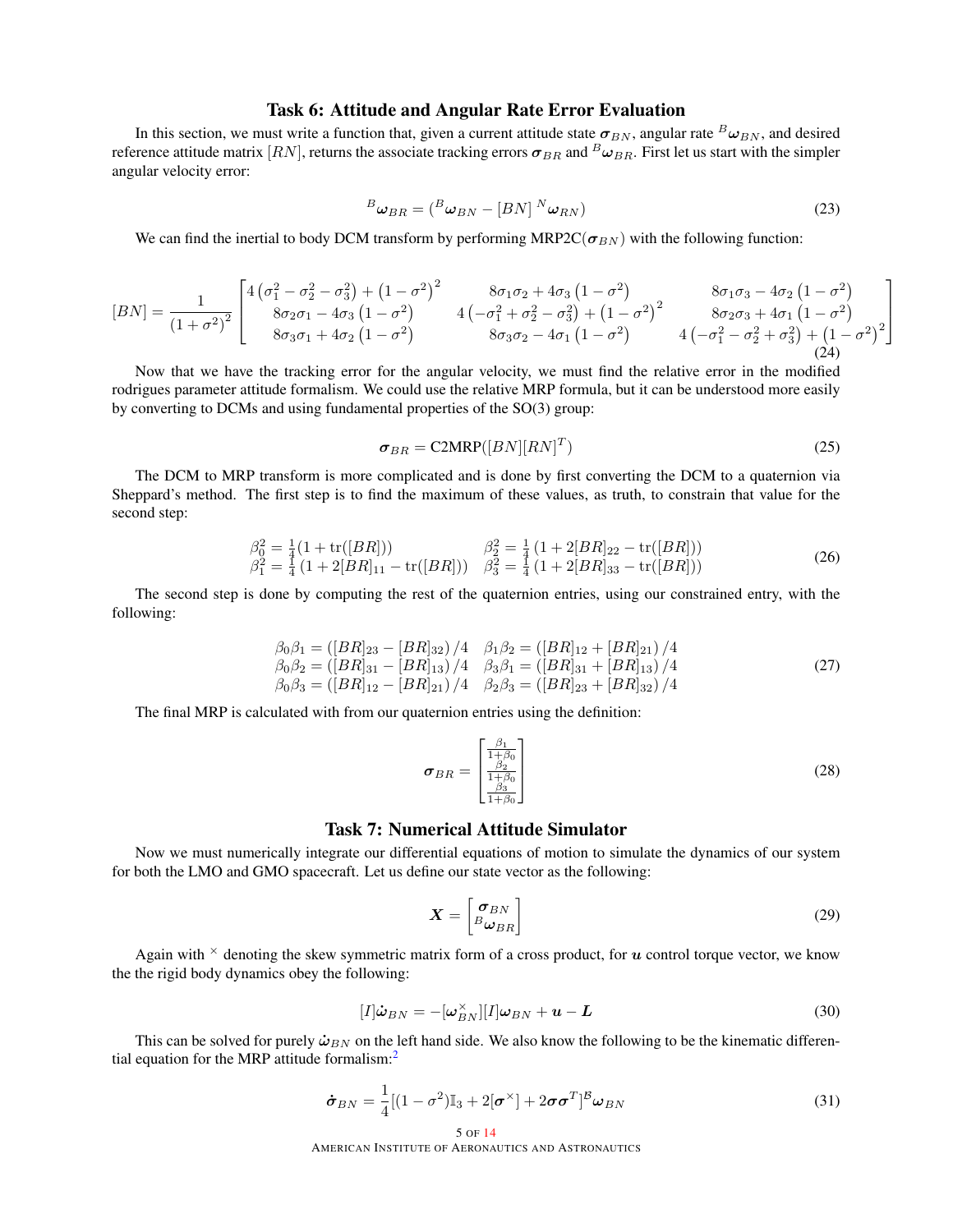We use a fourth order Runge-Kutte algorithm for integration (RK4). Using the nonlinear dynamics function  $\dot{\mathbf{X}} = f(t, \mathbf{X})$ , the integration is Algorithm [1.](#page-5-0) Each point  $i \in [1:N]$  is 1 integration time step, and therefore the full simulation time dtN. Using this simulation framework, we can study our angular momentum  $H = [I] \omega_{BN}$  and kinetic energy  $T = \frac{1}{2}\boldsymbol{\omega}_{BN}^T[I]\boldsymbol{\omega}_{BN}$  over time.

Algorithm 1 Fourth Order Runge Kutte Integrator

<span id="page-5-0"></span>1: for  $i = 1:N-1$  do 2:  $k_1 = \mathbf{X}(t(i), \mathbf{X}(:, i))$ 3:  $k_2 = \dot{\mathbf{X}}(t(i) + \frac{dt}{2}, \mathbf{X}(:,i) + \frac{dt}{2}k_1)$ 4:  $k_3 = \dot{\mathbf{X}}(t(i) + \frac{\bar{d}t}{2}, \mathbf{X}(:,i) + \frac{\bar{d}t}{2}k_2)$ 5:  $k_4 = \dot{\mathbf{X}}(t(i) + dt, \mathbf{X}(:, i) + dt_3)$ 6:  $\mathbf{X}(:, i+1) = \mathbf{X}(:, i) + \frac{dt}{6}(k_1 + 2k_2 + 2k_3 + k_4)$ 7: end for

Code appended to the end of the document shows the structure of the simulation. We must first describe our initial conditions as part of the state vector, then define our time span, distribute our states, calculate the control, integrate for one step, check the norm of the MRP, populate our state vectors, and continue.

#### Task 8: Control for Sun, Nadir, and Communication Pointing

Next, the control architecture must be developed. We shall use the linearized closed loop dynamics to determine the proportional and derivative gains.

Let us consider the PD nonlinear feedback control law:

$$
\boldsymbol{u} = -K\boldsymbol{\sigma} - [P]\delta\boldsymbol{\omega} + [I] (\dot{\boldsymbol{\omega}}_r - [\boldsymbol{\omega}^\times]\boldsymbol{\omega}_r) + [\boldsymbol{\omega}^\times][I]\boldsymbol{\omega} - \boldsymbol{L}
$$
\n(32)

Let us disregard the external torque modeling error and consider the displacement MRP and deviation angular rate with the following control:

$$
{}^{\mathcal{B}}\boldsymbol{u} = -K\boldsymbol{\sigma}_{B/R} - P^{\mathcal{B}}\boldsymbol{\omega}_{B/R}
$$
\n(33)

Let us look at the closed loop dynamics with this state vector:

$$
x = \begin{bmatrix} \sigma \\ \delta \omega \end{bmatrix} \tag{34}
$$

Using the differential kinematic equation for the MRPs we arrive at the following nonlinear state space formulation, with the closed loop full-state feedback:

$$
\dot{\boldsymbol{x}} = \begin{bmatrix} \dot{\boldsymbol{\sigma}} \\ \delta \dot{\boldsymbol{\omega}} \end{bmatrix} = \begin{bmatrix} 0 & \frac{1}{4} B(\boldsymbol{\sigma}) \\ -K[I]^{-1} & -[I]^{-1}[P] \end{bmatrix} \begin{bmatrix} \boldsymbol{\sigma} \\ \delta \boldsymbol{\omega} \end{bmatrix}
$$
(35)

The small angle approximation is employed to linearize this formulation with the following:

$$
\begin{bmatrix} \dot{\sigma} \\ \delta \dot{\omega} \end{bmatrix} = \begin{bmatrix} 0 & \frac{1}{4} \mathbb{I}_3 \\ -K[I]^{-1} & -[I]^{-1}[P] \end{bmatrix} \begin{bmatrix} \sigma \\ \delta \omega \end{bmatrix}
$$
(36)

We can find the eigenvalues of this matrix to see how the gains affect the stability of the system. The roots act as the following:

$$
\lambda_i = \frac{-1}{2I_i} \left( P_i \pm \sqrt{-KI_i + P_i^2} \right) \quad i = 1, 2, 3 \tag{37}
$$

Now, we can choose the gains such that they meet our operation criterion. We want to use single scalar gains for both K and P. We know that we have a decay time of  $T = 120$  seconds which constraints out P value with the following:

$$
P = \max_{i} \left( \frac{2I_{ii}}{T} \right) \tag{38}
$$

$$
6
$$
 of  $14$    
\n $4$    
\n $4$    
\n $4$    
\n $5$    
\n $5$    
\n $5$    
\n $4$    
\n $5$    
\n $5$    
\n $5$    
\n $5$    
\n $5$    
\n $5$    
\n $5$    
\n $5$    
\n $5$    
\n $5$    
\n $6$    
\n $6$    
\n $6$    
\n $6$    
\n $6$    
\n $6$    
\n $6$    
\n $6$    
\n $6$    
\n $6$    
\n $6$    
\n $6$    
\n $6$    
\n $6$    
\n $6$    
\n $6$    
\n $6$    
\n $6$    
\n $6$    
\n $6$    
\n $6$    
\n $6$    
\n $6$    
\n $6$    
\n $6$    
\n $6$    
\n $6$    
\n $6$    
\n $6$    
\n $6$    
\n $6$    
\n $6$    
\n $6$    
\n $6$    
\n $6$    
\n $6$  <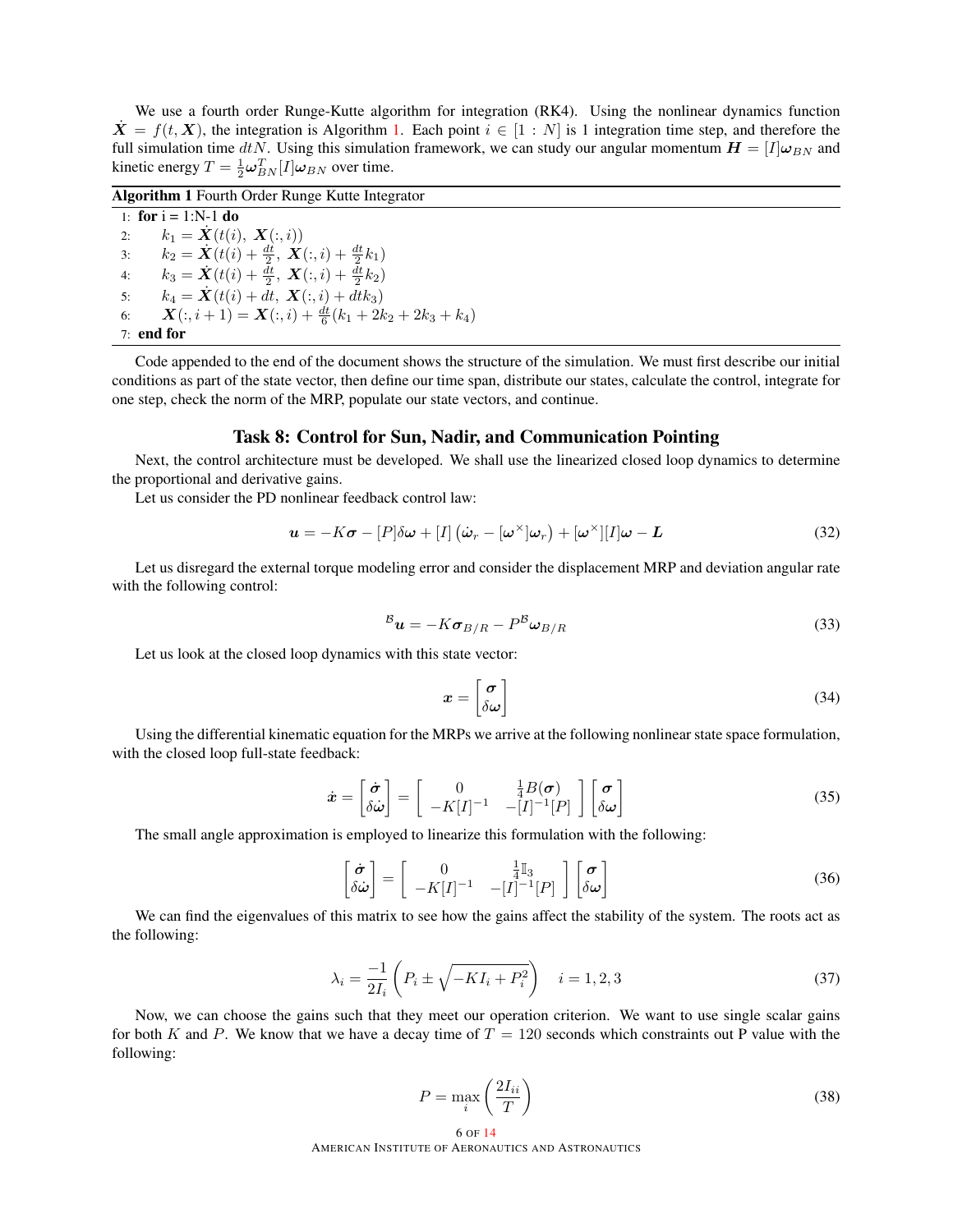Once we have constrained this gain value, we can take a look at the  $K$  gain and damping coefficient for each of the modes. We know the relationship  $\xi_i = \frac{P}{\sqrt{K}}$  $\frac{P}{KT_i}$ . We can find a solution for the critically damped  $\xi = 1$  mode, then pick an inertia that results in the other modes being critically or underdamped, where  $\xi \leq 1$ . We end with the result that  $[P K] = [0.1666 \ 0.0055]$ .

### Task 8: Sun Pointing Plots

Let us now simulate the LMO spacecraft performing the sun-point maneuver. We calculate the tracking errors with the function developed earlier and use the reference DCM and angular rate vector developed earlier. These tracking errors are used in our control function with the gains determined in the previous step. With our determined gains, we see how the system tracks the reference for a duration of 400 seconds:



Figure 2: These figures show the states and state tracking errors over times for a 400 second simulation of sun-pointing.

The error figure [2\(b\)](#page-6-0) clearly converges to zero in both state and angular rate tracking as time approaches the end of the simulation. This slow time constant of 120 seconds makes sure that the applied torques are small (in the milli-Nm range), such that they are achievable torques for practical actuators.

## <span id="page-6-0"></span>Task 9: Nadir (Science Mode) Pointing Plots

Now we shall simulate the LMO spacecraft performing purely the Mars-nadir pointing mode, where it gathers data by measuring the surface. The only difference between this mode and the sun-pointing mode are our new DCM and angular rate references. Similarly, we simulate for 400 seconds in figure  $3(a)$  with errors in figure  $3(b)$ . Again the error figure [3\(b\)](#page-7-1) shows convergence over the simulation time, as we would expect from our control derivation.

### Task 10: GMO Spacecraft Communication Pointing Plots

Similarly, we shall apply the control law to the GMO communication-pointing mode. In this mode, the spacecraft tracks the GMO reference attitude and angular rate, in order to uplink information for transmission to Earth. This concludes our individual mode control and we can move onto the full mission simulation with mode mode switching. The 400 second simulation is shown in figure  $4(a)$  with tracking error in  $4(b)$ . Again the error figure  $4(b)$  shows convergence over the simulation time, as we would expect from our control derivation.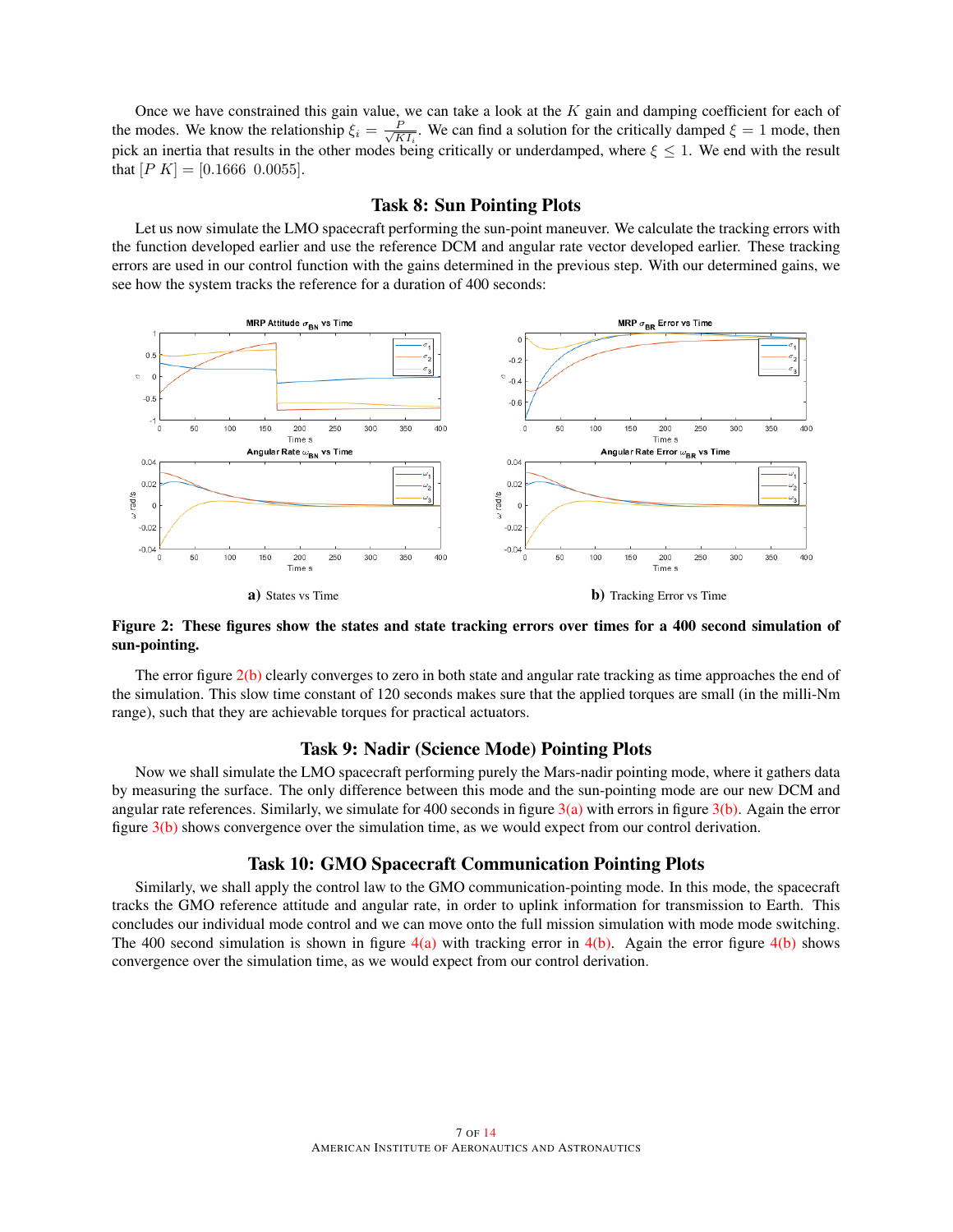<span id="page-7-0"></span>

<span id="page-7-1"></span>Figure 3: This figures show the states and state tracking errors over times for a 400 second simulation of nadirpointing.

<span id="page-7-2"></span>

<span id="page-7-3"></span>Figure 4: This figures show the states and state tracking errors over times for a 400 second simulation of GMOpointing.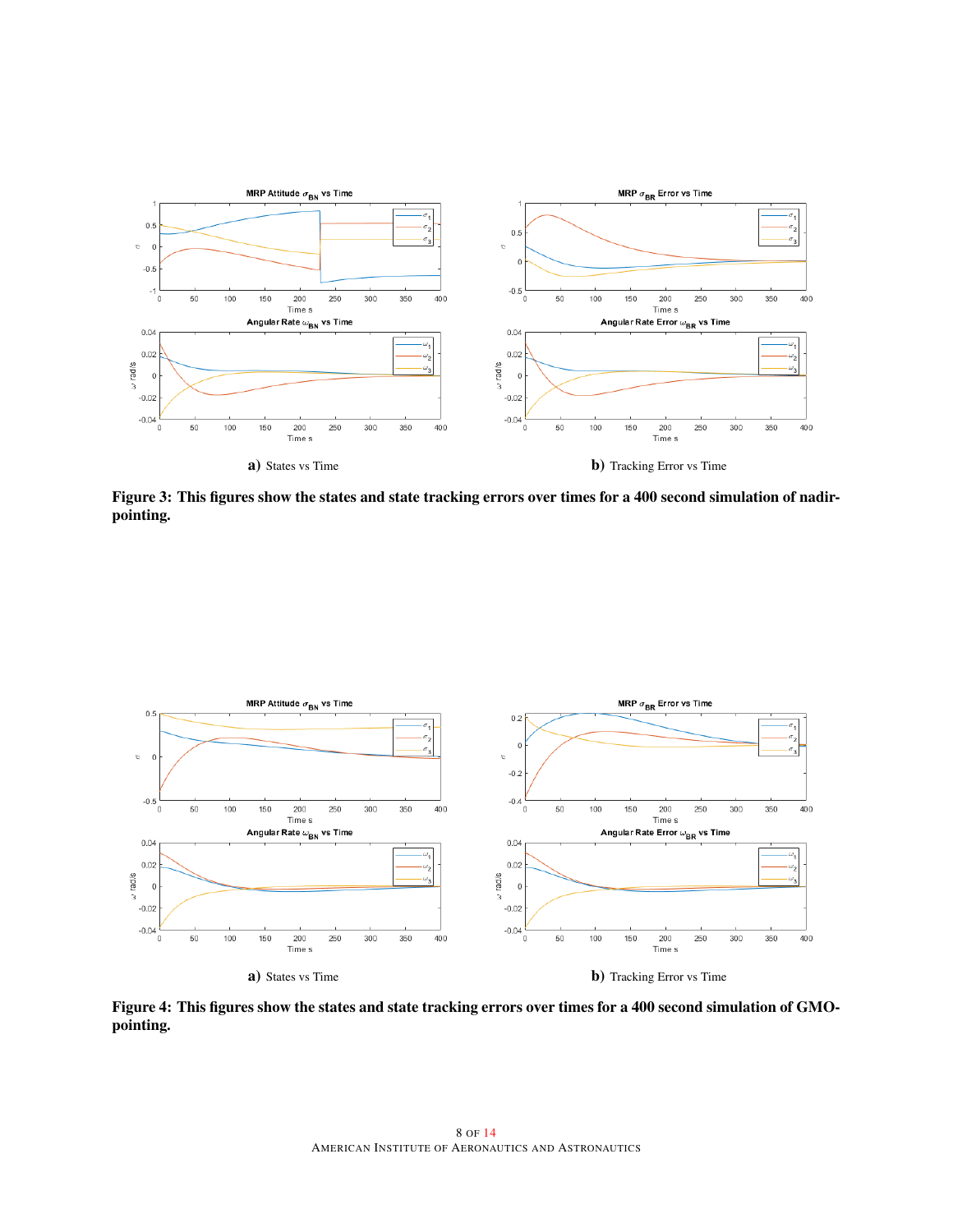#### Task 11: Mode Switching Mission Scenario

Next, we must simulate the full mission scenario with mode switching. When the inertial position vector of the LMO spacecraft is positive, or it is in the sun-lit region of the planet, it must point towards the sun to gather power; otherwise, we can choose between nadir and GMO pointing regimes. When the spacecraft is in the eclipse regime, we must decide between nadir and GMO pointing. We use the heuristic of there being at most a 35 degree angle displacement between the inertial position vector of the LMO and GMO spacecraft. When the angular difference is within this bound, we point towards the GMO mother ship, otherwise, we nadir-point to collect science data.

Simulating this mode switching logic for 6500 seconds yields a state plot  $5(a)$  with error figure  $5(b)$ . Again, we notice convergence after each context switch, which are denoted in the mode history plot  $6(a)$ . The control used over time is displayed in figure  $6(b)$ .

<span id="page-8-0"></span>

Figure 5: These figures show the states and state tracking errors over times for the full 6500 second simulation of operation.

<span id="page-8-2"></span>

<span id="page-8-1"></span>

a) This figure shows the mode of the spacecraft over the duration of the mission. This makes sense as the 35 degree angle constraint should only be a small subset of the eclipse duration.

<span id="page-8-3"></span>b) This figure shows the on-axis control torques in Nm.

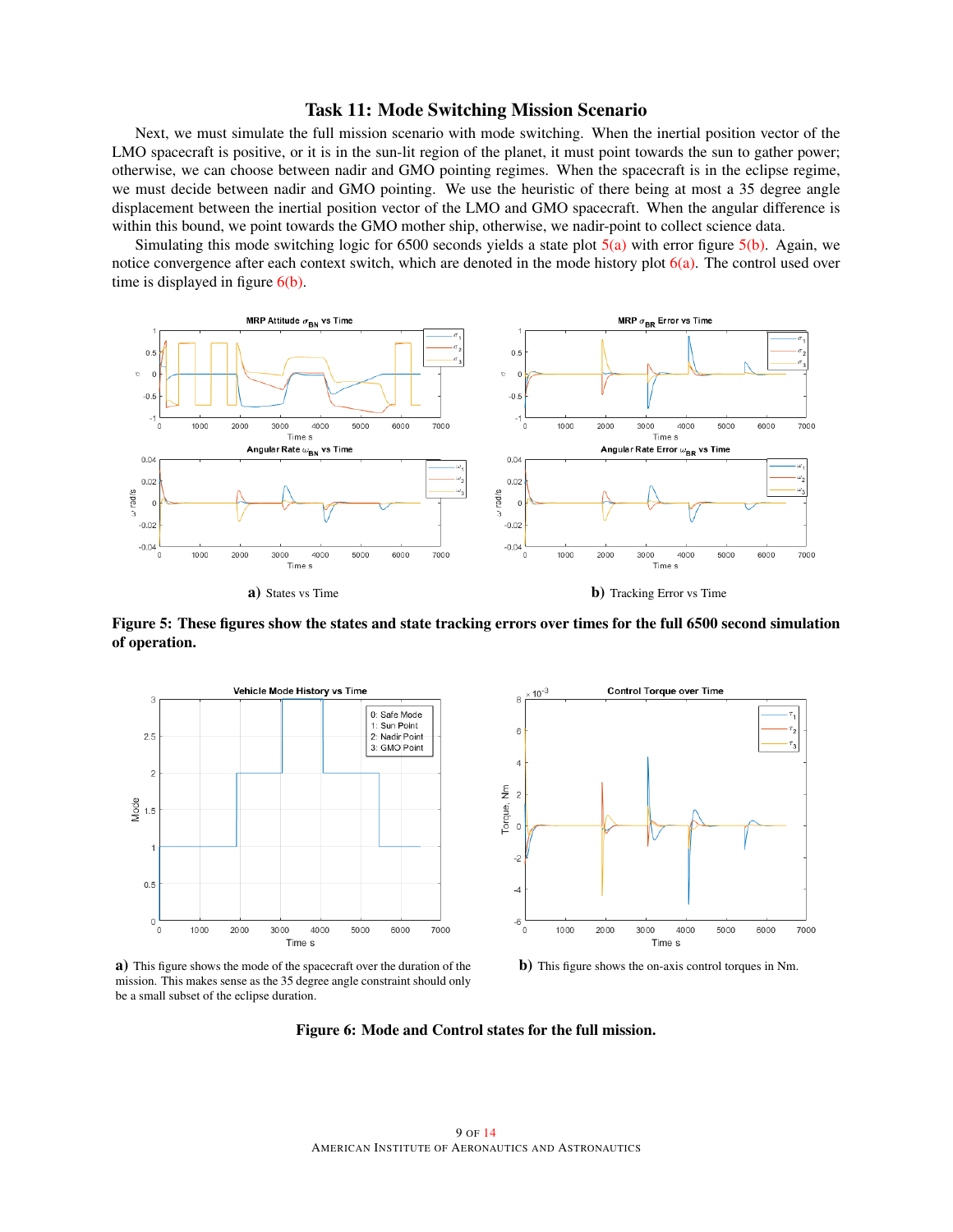# I. Conclusion and Future Work

In conclusion, the simulation and control functioned nominally and are extensible to more complicated mission and control architectures. This framework is a useful tool that can be used for future projects requiring attitude determination and control simulation. The immediate next steps are performing close actuator simulation and control. Momentum exchange devices are most likely to be used and have many issues that require deeper understanding and simulation. These traits could be device saturation, singularity avoidance, and control robustness under exogenous torques or Kane damping effects.

#### References

<span id="page-9-1"></span><span id="page-9-0"></span><sup>1</sup> Schaub, P. D. H., "Attitude Dynamics and Control of a Nano-Satellite Orbiting Mars," 2019. <sup>2</sup>Schaub, H. and Junkins, J. L., *Analytical mechanics of space systems*, American Institute of Aeronautics and Astronautics, Inc, Reston, Virginia, 4th ed., 2018.

#### Project Code

#### Listing 1: Main Script (Simulation Framework)

```
1 %% Padraig Lysandrou April 4th 2019 -- ASEN5010 Final Project
2 clc; close all; clear all;
 3
4 % Problem specified dynamic initial conditions
5 sigma_BN_0 = [0.3 -0.4 0.5].';
6 omega_BN_B_0 = deg2rad([1 1.75 -2.2]).';
7 Ic = diag([10 5 7.5]); p.Ic = Ic;
 8
9 % Problem specified orbital parameters
10 mu_M = 42828.3; % km3/s2
11 h_LMO = 400; % km
12 R_M = 3396.19; % km
13 r LMO = h LMO + R M;
14 r_GMO = 20424.2;15 Omega_GMO = 0; inc_GMO = 0; theta_GMO_0 = deg2rad(250);
16 Omega_LMO = deg2rad(20); inc\_LMO = deg2rad(30); theta\_LMO_0 = deg2rad(60);
17 theta_dot_LMO = sqrt(mu_M / (r_LMOˆ3)); % rad/s, orbital angular rate(circ)
18 theta_dot_GMO = sqrt(mu_M / (r_GMO^3)); \frac{1}{6} rad/s, orbital angular rate(circ)
19
20 % theta_dot_GMO = 0.0000709003;
21
22 % Take care of timing
23 tend = 6500;24 dt = 1:
25 \text{ t} = 0: dt: tend;
26 npoints = length(t);
2728 % Set up the dynamic function as well as state tracking, init conds
29 f_dot = @(t_in,state_in,param) dynamics(t_in,state_in,param);
30 vehicle_state = zeros(6,npoints);
31 vehicle_state(:,1) = [sigma_BBN_0; omega_BN_B_0];32 \text{ p.L} = [0.0 0 0].';
33 p.u = [0 0 0].';
34 % vehicle_mode_history = zeros(1,npoints);
35
36 % Setup the tracking error stuff, and input history stuff
37 \text{ sigma\_BR} = \text{zeros}(3, \text{npoints});38 omega_BR = zeros(3, npoints);
39 control_input = zeros(3, npoints);
40 sig_int = [0 0 0].';
41
42 % Set the initial conditions
43 H = zeros(3, npoints);44 H(:, 1) = Ic*omega_BN_B_0;
45 T = zeros(1, npoints);46 T(1) = 0.5*omega_BN_B_0.'*Ic*omega_BN_B_0;
47
```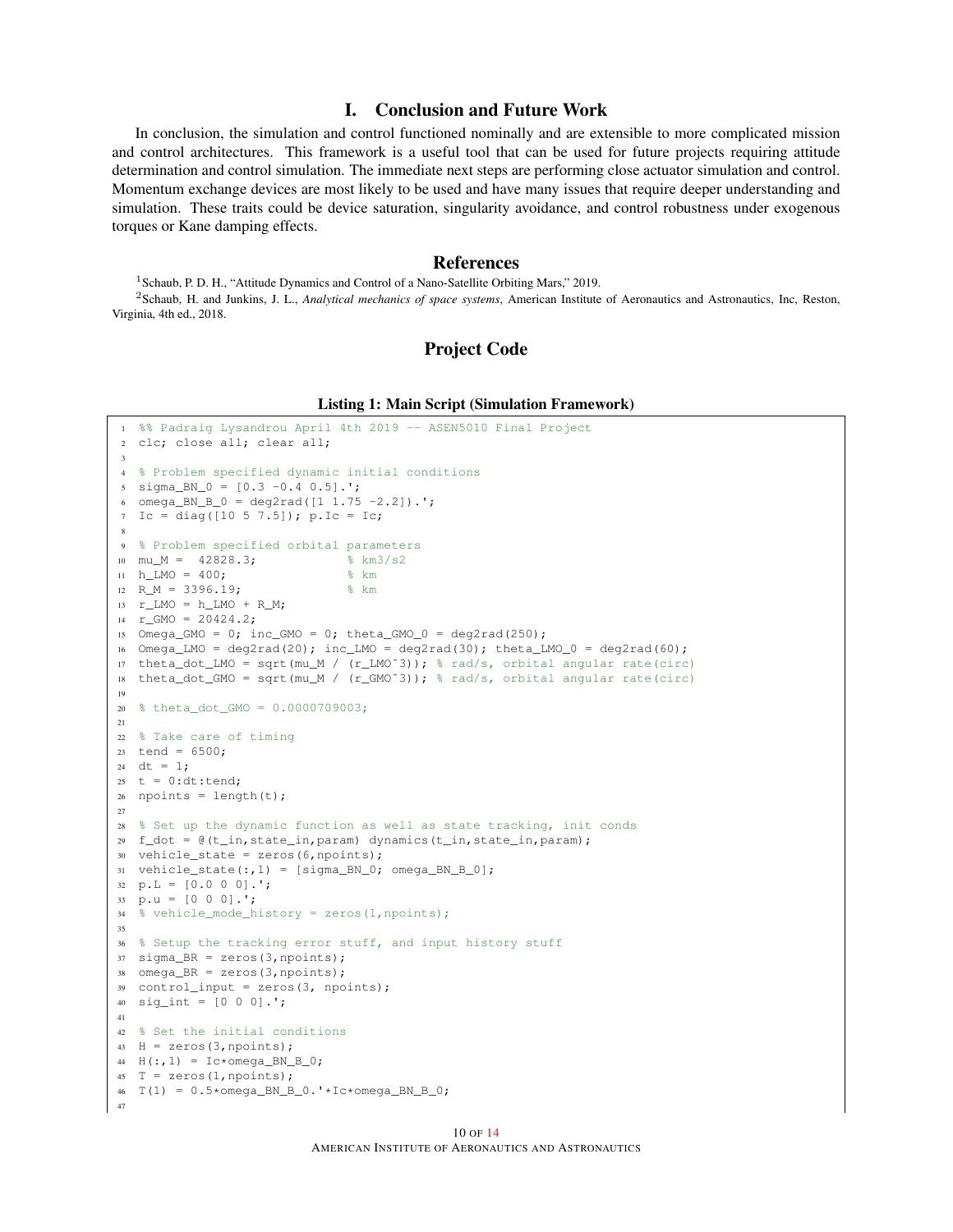```
48 % PD controller gain initialization
49 P = max(diaq(IC) .*(2/120));50 K = (P^2)./Ic(2,2); % still not sure why this is the gain he wants...
51
52 % xi_1 = sqrt((P^2)./(K.*Ic(1,1))) % keeps \leq 153 % xi_2 = sqrt((P^2)./(K.*Ic(2,2))) % does not keep \leq 154 % xi_3 = sqrt((P^2)./(K.*Ic(3,3))) % does not keep \leq 155
56
57 %% Start the simulation
58 vehicle_mode = 0;
59 vehicle_mode_history = vehicle_mode;
60
61 tic
62 for i = 1:npoints-1
63 % Pull out state values to be used below
64 sigma_BN = vehicle_state(1:3,i);
65 omega_BN = vehicle_state(4:6, i);
66
67 % Determine the inertial small sat and GMO vectors
68 theta_LMO = theta_LMO_0 + t(i)*theta_dot_LMO;
69 [rN_LMO,¬] = oe2rv_schaub(r_LMO,mu_M,Omega_LMO,inc_LMO,theta_LMO);
70 theta_GMO = theta_GMO_0 + t(i)*theta_dot_GMO;<br>71 [rN GMO,\neg] = oe2rv schaub(r GMO,mu M,Omega GM
       [rN_GMO, \neg] = oe2rv_Schaub(r_GMO, mu_M,Omega_GMO, inc_GMO,theta_GMO);72
73 % Determine the mode of the spacecraft
74 if rN_LMO(2) \ge 075 % put the system into sun pointing mode
76 vehicle_mode = 1;
77 elseif acosd((rN_LMO.^*rN_GMO)/(norm(rN_LMO)*norm(rN_GMO))) < 35<br>78 \frac{2}{3} put the system into GMO data transfer mode
           78 % put the system into GMO data transfer mode
79 vehicle_mode = 3;
80 else
81 % put the system into nadir point science mode
82 vehicle_mode = 2;
83 end
84
85 vehicle_mode_history = [vehicle_mode_history vehicle_mode];
86
87
88 % Determine the trackgin DCM/Omega based on vehicle mode
89 switch vehicle_mode
90 case 1 % Sun pointing energy gather mode
\begin{array}{lll} \texttt{RN} & = & \texttt{dcm\_RsN(t(i));} \end{array}92 omega_RN = omega_RsN(t(i));
93 [sigma_BR(:,i), \text{omega_BR(:,i)] = ...94 track_error(sigma_BN,omega_BN,RN,omega_RN);
95 case 2 % Nadir pointing science mode
96 RN = dcm_RnN(t(i));
97 omega_RN = omega_RnN(t(i), theta_dot_LMO);
98 [sigma_BR(:,i), \text{omega_BR(:,i)] = ...99 track_error(sigma_BN,omega_BN,RN,omega_RN);
100 case 3 % GMO comm pointing mode
{\rm RN} \ = \ {\rm dcm\_RCN \ (t \ (i)\ )} \ ;102 omega_RN = omega_RcN(t(i));
103 [sigma_BR(:,i), \text{omega_BR(:,i)] = ...104 track error(sigma BN,omega BN,RN,omega RN);
105 case 4 % Safemode hold
106 sigma_BR(:,i) = [0 0 0].';
107 omega_BR(:, i) = [0 0 0].';
108 otherwise % Safemode hold
109 sigma_BR(:, i) = [0 0 0].';
110 omega_BR(:, i) = [0 \ 0 \ 0].';
111 end
112
113 % Calculate the control input from mode error
114 sig\_int = sig\_int + dt.*(sigma\_BR(:,i));115 p.u = (-K.*sigma_BBR(:,i)) + (-P.*omega_BLBR(:,i)); % + -0.01.*sig_info;
```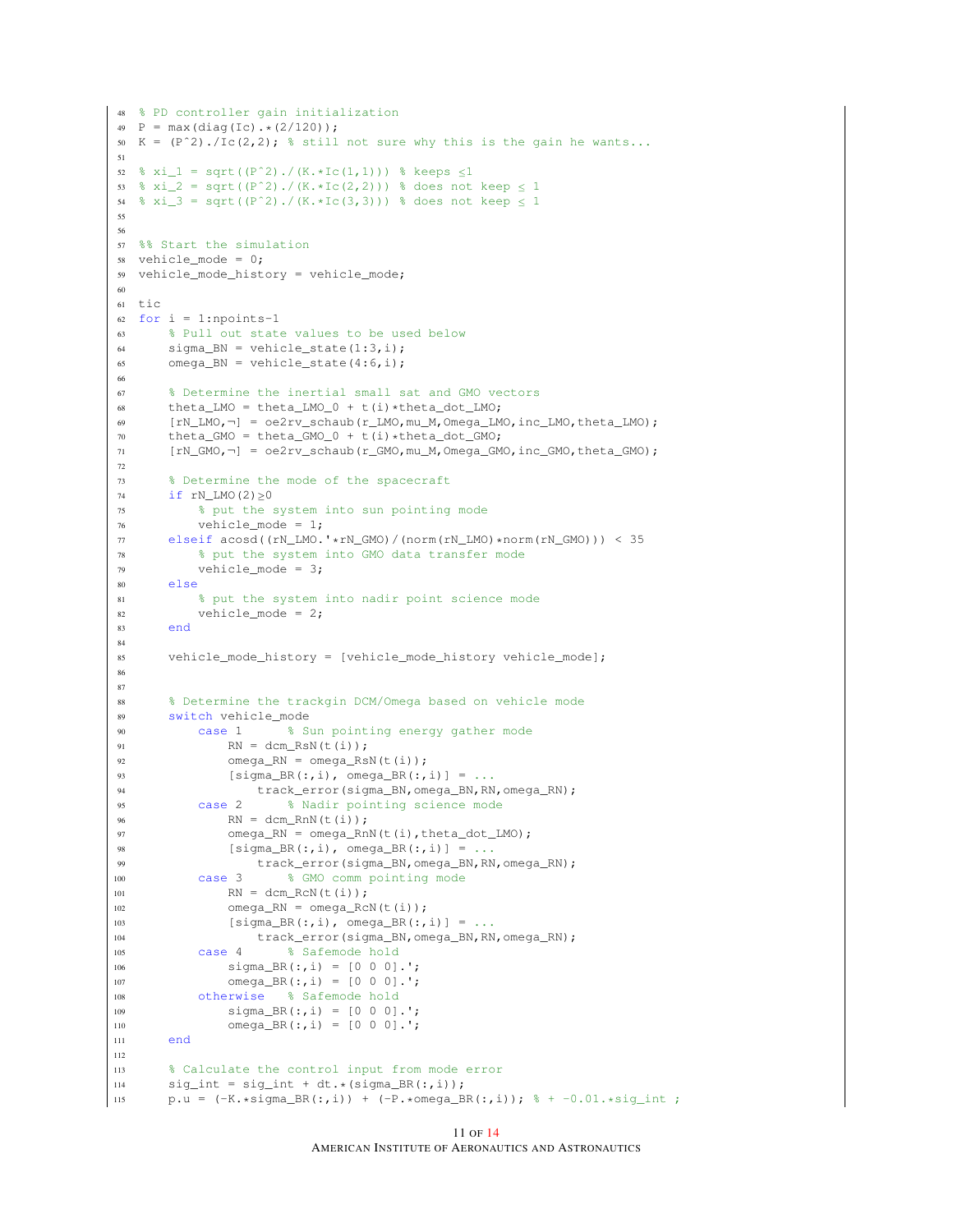```
116 control_input(:, i) = p.u;
117
118
119 % Pull out the angular momentum and the energy for debugging and
120 % verification
121 H(:,i) = Ic*omega BN:
122 T(i) = 0.5*omega BN.'*Ic*omega BN;
123
124 % RK4 step for the spacecraft dynamics
125 k_1 = f_{dot}(t(i), vehicle_{state}(:, i), p);126 k_2 = f_dot(t(i)+0.5*dt, vehicle_state(:,i)+0.5*dt*k_1,p);127 k_3 = f_dot((t(i)+0.5*dt), (wehicle_state(:,i)+0.5*dt*k_2), p);
128 k_4 = f_{dot}((t(i)+dt), (vehicle_state(:,i)+k_3*dt), p);129 vehicle_state(:,i+1) = vehicle_state(:,i) + (1/6)*(k_1+(2*k_2)+(2*k_3)+k_4)*dt;
130
131 % Perform the nonsingular MRP propagation attitude check
132 s = norm(vehicle_state(1:3, i+1));
133 if s > 1
134 vehicle_state(1:3,i+1) = -(vehicle_state(1:3,i+1) ./(s<sup>^2</sup>));
135 end
136 end
137 toc
138
139
140 %% Plot data here.
141 close all;
142
143 % figure; plot(t, H); title('angular momentum');
144 figure; subplot(2,1,1);
145 plot(t, vehicle_state(1:3,:)); title('MRP Attitude \sigma_{BN} vs Time');
146 xlabel('Time s'); ylabel('\sigma'); legend('\sigma_1','\sigma_2','\sigma_3');
147 subplot(2,1,2);
148 plot(t, vehicle_state(4:6,:)); title('Angular Rate \omega_{BN} vs Time')
149 xlabel('Time s'); ylabel('\omega rad/s'); legend('\omega_1','\omega_2','\omega_3');
150 % figure; plot(t, vecnorm(H)); title('Angular Momentum over time')
151
152 % figure; semilogy(t, T); title('system angular energy over time')
153 figure; subplot(2,1,1);
154 plot(t, sigma_BR); title('MRP \sigma_{BR} Error vs Time');
155 xlabel('Time s'); ylabel('\sigma'); legend('\sigma_1','\sigma_2','\sigma_3');
156 subplot(2,1,2);
157 plot(t, omega_BR); title('Angular Rate Error \omega_{BR} vs Time')
158 xlabel('Time s'); ylabel('\omega rad/s'); legend('\omega_1','\omega_2','\omega_3');
159
160 figure; plot(t, vehicle_mode_history); title('Vehicle Mode History vs Time')
161 xlabel('Time s'); ylabel('Mode');
162 grid on; hold on;
163 dim = [0.7 0.6 0.3 0.3];
164 str = {'0: Safe Mode','1: Sun Point','2: Nadir Point', '3: GMO Point'};
165 annotation('textbox',dim,'String',str,'FitBoxToText','on');
166 hold off;
167
168 figure; plot(t, control_input); title('Control Torque over Time');
169 xlabel('Time s'); ylabel('Torque, Nm');
170 legend('\tau_1','\tau_2','\tau_3');
171
172 % Saving things for Checkoff 7
173 % save_to_txt('H500B.txt', H(:,end));
174 % save_to_txt('T500.txt',T(end));
175 % save_to_txt('MRP500.txt',vehicle_state(1:3,end));
176 % save_to_txt('H500N.txt', MRP2C(vehicle_state(1:3,end)).'*H(:,end));
177
178 % close all;
179 % Saving things for Checkoff 8-10:
180 % save_to_txt('gains.txt', [P K]);
181 % save_to_txt('MRP15.txt', vehicle_state(1:3,16));
182 % save_to_txt('MRP100.txt', vehicle_state(1:3,101));
183 % save_to_txt('MRP200.txt', vehicle_state(1:3,201));
```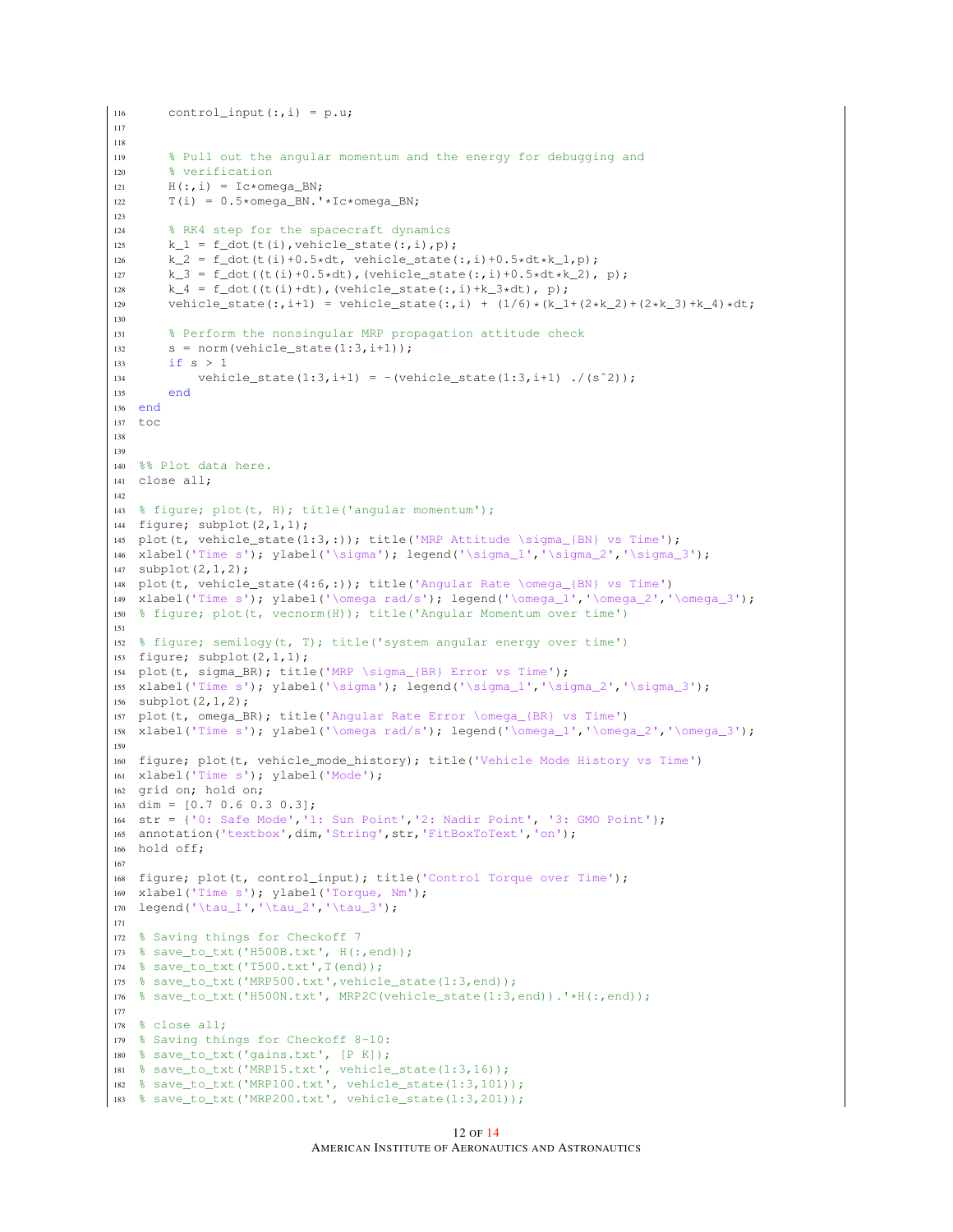```
184 % save_to_txt('MRP400.txt', vehicle_state(1:3,401));
185
186 % close all;
187 % Saving things for Checkoff 11:
188 % save_to_txt('MRP300.txt', vehicle_state(1:3,301));
189 % save_to_txt('MRP2100.txt', vehicle_state(1:3,2101));
190 % save_to_txt('MRP3400.txt', vehicle_state(1:3,3401));
191 % save_to_txt('MRP4400.txt', vehicle_state(1:3,4401));
192 % save_to_txt('MRP5600.txt', vehicle_state(1:3,5601));
```